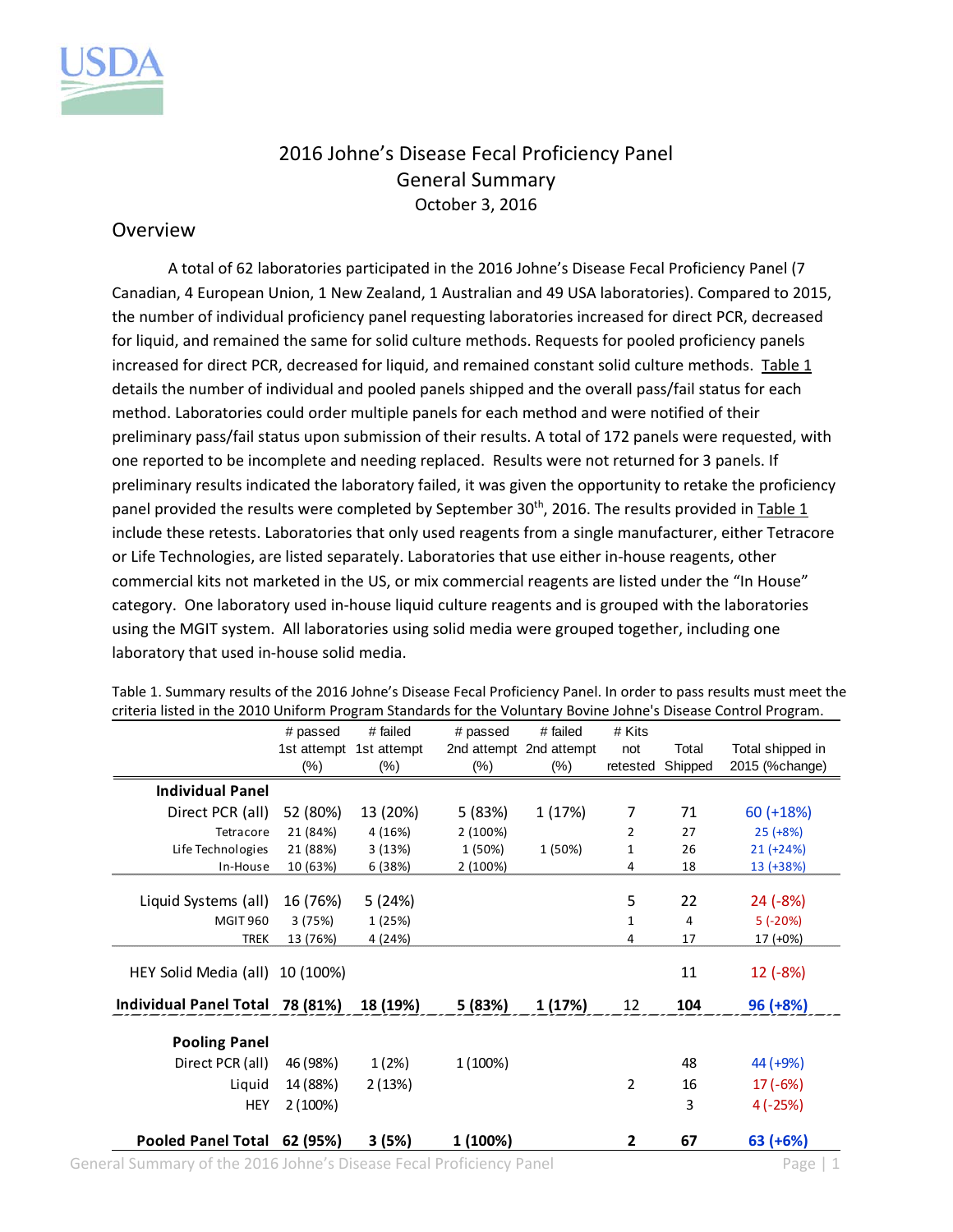

## Individual Panel Description

Each individual panel consisted of 25 unknown samples and one positive control. Positive samples were collected from naturally infected cows, and negative samples were from individual animals residing in non-infected herds. Approximately 4 liters of fecal material were collected rectally per animal, shipped to NVSL, aliquoted as soon as possible in individual vials, and stored at ‐70°C until kits were distributed. This year, material from two animals was mixed with material from a different shedding animal before being aliquoted. These two animals were 15‐00427 (ID) that was mixed with material from 15‐00426 (ID) and 15‐00628 (IA) that was mixed with material from 15‐00471 (FL). Although animal 15‐00628 (IA) is characterized as a high shedder, it was included in the non‐critical shedding animal category since a full evaluation of the mixture was not completed before assembly of the panels. Panels were assembled in groups, each with a different key (See Table 9 at the end of this report for the key). Table 2 shows the categorical (positive/negative) performance for each identification method by animal ID. This year all animals met the required 70% pass rate to be considered valid.

|                            |                |                     |                 | <b>Percent of Samples Correctly Classified</b> |             |                     |      |                     |          |  |
|----------------------------|----------------|---------------------|-----------------|------------------------------------------------|-------------|---------------------|------|---------------------|----------|--|
|                            |                |                     |                 |                                                |             | <b>Liquid Media</b> |      | <b>Direct PCR</b>   |          |  |
|                            | # Vials        | <b>Shedding</b>     | <b>All Kits</b> | <b>HEY</b>                                     | <b>TREK</b> | <b>MGIT</b>         |      | Life Tech Tetracore | In-House |  |
| Cow ID                     | /Panel         | Status <sup>1</sup> | $102^2$         | 10                                             | 13          | 3                   | 26   | 27                  | 18       |  |
| 13-00352 (IA)              | 1              | Critical-Neg        | 98%             | 100%                                           | 100%        | 100%                | 100% | 96%                 | 94%      |  |
| 13-00353 (IA)              | 1              | Critical-Neg        | 98%             | 100%                                           | 100%        | 100%                | 96%  | 100%                | 94%      |  |
| 14-02869 (IA)              | $\overline{4}$ | Critical-Neg        | 97%             | 100%                                           | 94%         | 100%                | 96%  | 99%                 | 97%      |  |
| 14-02870 (IA)              | $\overline{2}$ | Critical-Neg        | 99%             | 100%                                           | 100%        | 100%                | 100% | 100%                | 100%     |  |
| 12-00956 (KS)              | 2              | Moderate            | 100%            | 100%                                           | 100%        | 100%                | 100% | 100%                | 100%     |  |
| 15-00427 (ID)              | $\overline{2}$ | Moderate            | 97%             | 100%                                           | 97%         | 100%                | 96%  | 96%                 | 97%      |  |
| 16-01645 (IA) <sup>3</sup> | 2              | Mod-High            | 99%             | 100%                                           | 97%         | 100%                | 98%  | 100%                | 97%      |  |
| 15-00628 (IA)              | 2              | High                | 100%            | 100%                                           | 97%         | 100%                | 100% | 100%                | 100%     |  |
| 15-00426 (ID)              | $\overline{2}$ | Critical-High       | 97%             | 100%                                           | 97%         | 100%                | 98%  | 100%                | 89%      |  |
| 13-08115 (ID)              | $\overline{2}$ | Critical-High       | 100%            | 100%                                           | 100%        | 100%                | 100% | 98%                 | 100%     |  |
| 16-01648 (IA)              | $\overline{2}$ | Critical-High       | 100%            | 100%                                           | 100%        | 100%                | 100% | 100%                | 100%     |  |
| 15-00471 (FL)              | $\overline{2}$ | Critical-High       | 99%             | 100%                                           | 100%        | 88%                 | 100% | 98%                 | 100%     |  |
| 16-01646 (IA)              | 2              | Critical-High       | 100%            | 100%                                           | 100%        | 100%                | 100% | 100%                | 97%      |  |

Table 2. Composition of the 2016 Johne's Disease Fecal Proficiency Panel, and the overall categorical summary results per cow for each method performed by laboratories

<sup>1</sup>In order to pass, laboratories must correctly classify critical samples. A critical sample is any negative sample or a sample that is identified as a heavy shedder by more than 50% of the laboratories using solid media.

<sup>2</sup>Number of proficiency panels submitted per method.

 $3$ The positive control was one of the two from this animal.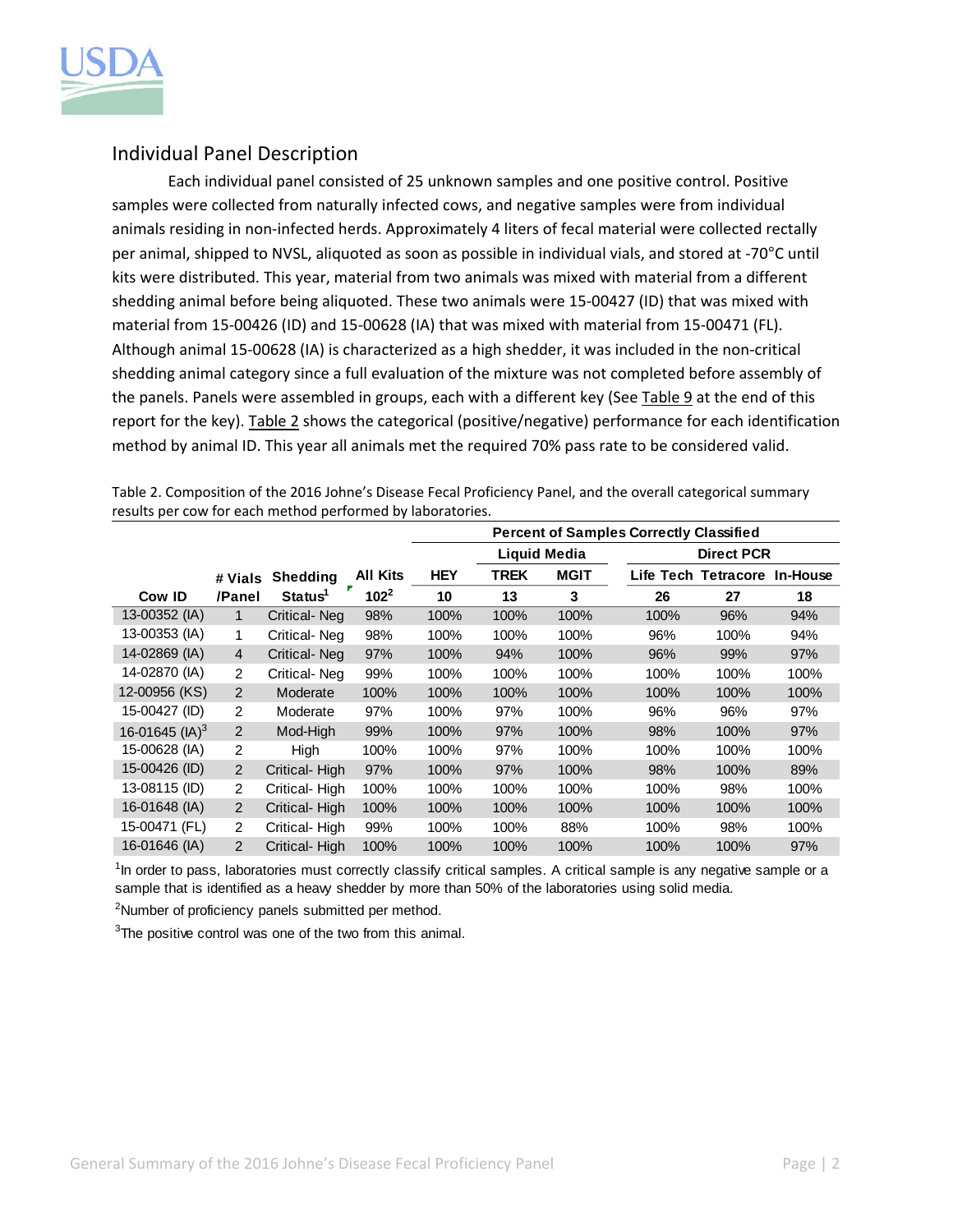

Samples from 2 animals have been used in prior years, 1 in 2014 and 1 in 2015, and their performance compared. Table 3 shows the respective year panels' categorical (positive/negative) performance for each identification method by animal ID.

|               | the overall categorical summary results per cow for each method performed by laboratories. |         |               |      |                 |                                                |              |             |      |                              |      |
|---------------|--------------------------------------------------------------------------------------------|---------|---------------|------|-----------------|------------------------------------------------|--------------|-------------|------|------------------------------|------|
|               |                                                                                            |         |               |      |                 | <b>Percent of Samples Correctly Classified</b> |              |             |      |                              |      |
|               |                                                                                            |         |               |      |                 |                                                | Liquid Media |             |      | <b>Direct PCR</b>            |      |
|               |                                                                                            |         |               |      | <b>All Kits</b> | HEY                                            | TREK         | <b>MGIT</b> |      | Life Tech Tetracore In-House |      |
|               |                                                                                            |         |               | 2014 | $105^{1}$       | 13                                             | 22           |             | 19   | 24                           | 17   |
|               | Panel                                                                                      | # Vials | Shedding      | 2015 | 93              | 12                                             | 17           | 5           | 21   | 25                           | 13   |
| Cow ID        | Year                                                                                       | /Panel  | <b>Status</b> | 2016 | 102             | 10                                             | 13           |             | 26   | 27                           | 18   |
| 12-00956 (KS) | 2014                                                                                       | 2       | Moderate      |      | 99%             | 100%                                           | 100%         | 100%        | 100% | 98%                          | 97%  |
| 12-00956 (KS) | 2016                                                                                       | 2       | Moderate      |      | 100%            | 100%                                           | 100%         | 100%        | 100% | 100%                         | 100% |
| 13-08115 (ID) | 2015                                                                                       | 2       | Low           |      | 99%             | 100%                                           | 100%         | 100%        | 100% | 98%                          | 100% |
| 13-08115 (ID) | 2016                                                                                       | 2       | Low           |      | 100%            | 100%                                           | 100%         | 100%        | 100% | 98%                          | 100% |
|               |                                                                                            |         |               |      |                 |                                                |              |             |      |                              |      |

Table 3. Comparison between two animals used in the 2014 and 2015 Johne's Disease Fecal Proficiency Panels with the overall categorical summary results per cow for each method performed by laboratories.

<sup>1</sup>Number of proficiency panels submitted per method.

Table 4 shows the averaged value reported for each of the methods and shedding animals. Interestingly, the reported values for animal 12‐00956 (KS) differ between methods. The averaged values of animal 12-00956 (KS) are most similar to the high-shedding animals for liquid culture and direct PCR. However, it is more similar to a low‐ or moderate‐shedding animal using solid culture. These results are similar to those found in 2014 when this animal was also used in the panels and is included at the bottom of Table 4. In our laboratory we isolated both cattle and 'bison' strains of *Mycobacterium avium* subsp. *paratuberculosis* (MAP) from 12‐00956 (KS), which is consistent with the results shown in Table 4 since 'bison' MAP strains do not grow well, if at all, on HEY media. For those laboratories conducting strain differentiation assays, the 'bison' MAP strain should be the dominant strain recovered from the liquid culture systems and the cattle strain from the HEY media.

|                             |                 | <b>Average Result Values for Shedding Animals</b> |                 |                     |      |                              |      |
|-----------------------------|-----------------|---------------------------------------------------|-----------------|---------------------|------|------------------------------|------|
|                             |                 |                                                   |                 | <b>Liquid Media</b> |      | <b>Direct PCR</b>            |      |
|                             |                 | HEY <sup>1</sup>                                  | TREK            | <b>MGIT</b>         |      | Life Tech Tetracore In-House |      |
|                             |                 | <b>Colonies</b>                                   | Days to         | Days to             |      |                              |      |
|                             | <b>Shedding</b> | per Tube                                          | <b>Positive</b> | <b>Positive</b>     | Ct   | Ct                           | Ct   |
| Cow ID                      | <b>Status</b>   | 10                                                | 13              | 3                   | 26   | 27                           | 18   |
| 12-00956 (KS)               | Moderate        | 11.2                                              | 22              | 12 <sub>2</sub>     | 27.2 | 25.7                         | 26.3 |
| 15-00427 (ID)               | Moderate        | 11.0                                              | 32              | 28                  | 32.8 | 30.1                         | 31.2 |
| 16-01645 (IA)               | Mod-High        | 24.6                                              | 25              | 26                  | 32.0 | 29.5                         | 29.7 |
| 15-00628 (IA)               | High            | 43.8                                              | 21              | 19                  | 27.4 | 25.3                         | 25.6 |
| 15-00426 (ID)               | Critical-High   | 22.7                                              | 23              | 17                  | 29.7 | 29.0                         | 26.9 |
| 13-08115 (ID)               | Critical-High   | TNTC                                              | 20              | 16                  | 28.2 | 26.7                         | 26.5 |
| 16-01648 (IA)               | Critical-High   | 30.0                                              | 18              | 15                  | 26.3 | 23.1                         | 23.3 |
| 15-00471 (FL) Critical-High |                 | TNTC                                              | 15              | 13                  | 23.6 | 22.0                         | 21.6 |
| 16-01646 (IA)               | Critical-High   | <b>TNTC</b>                                       | 14              | 10                  | 22.3 | 26.8                         | 20.4 |
| 2014                        |                 |                                                   |                 |                     |      |                              |      |
| 12-00956 (KS)               | Moderate        | 10.5                                              | 20              | 18                  | 27.1 | 27.2                         | 27.5 |

Table 4. A comparison of the averaged result values among the three methods for shedding animals.

<sup>1</sup>Results shown include reported values only. Reports that do not include Ct values for direct PCR, daysto-positive for Liquid culture, colonies per tube or list Too-Numerous-To-Count (TNTC) for solid culure are not included; this especially skews the values down for the solid culture of high-shedding animals.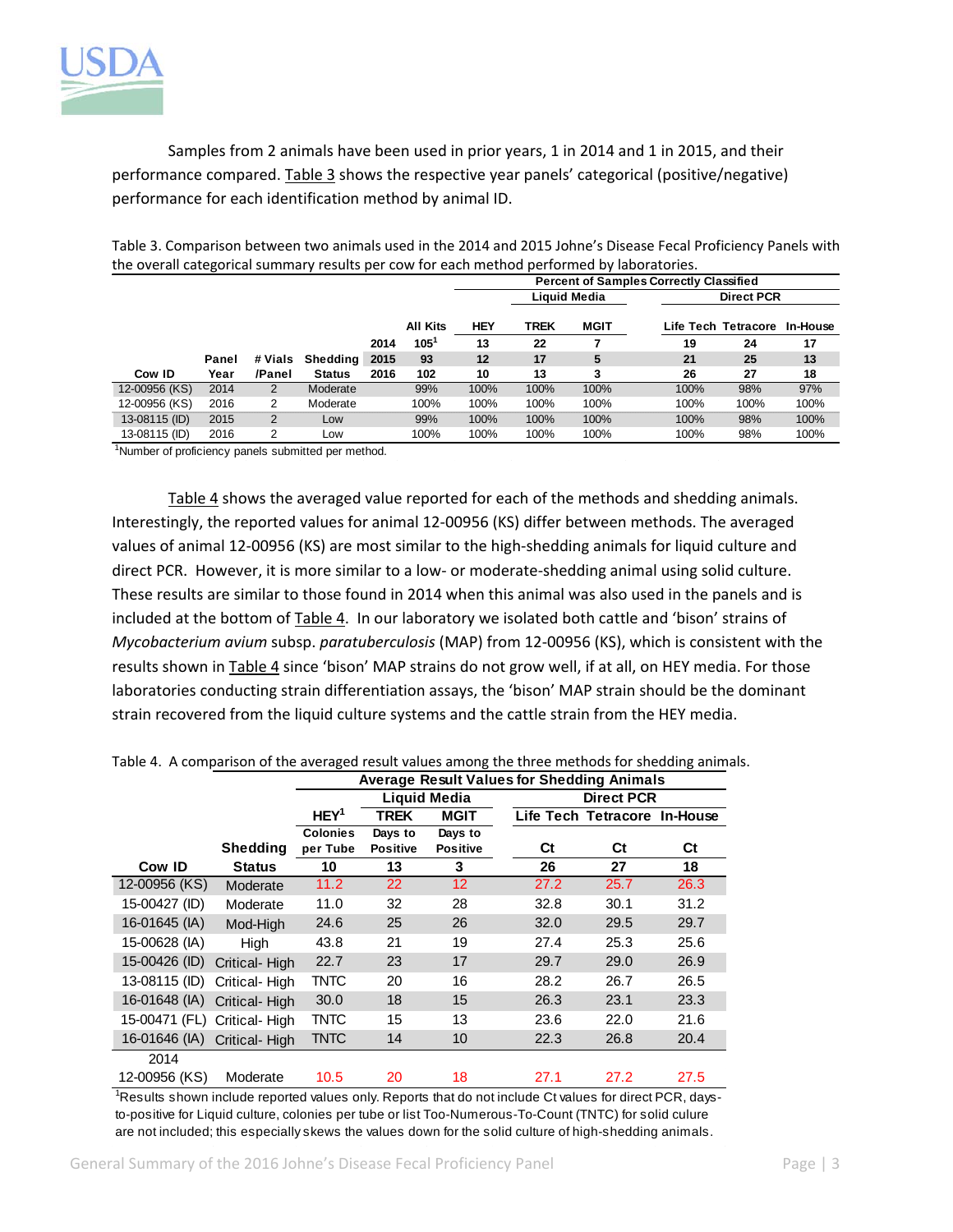

The performance of each method was further evaluated by determining the number of samples that were misclassified (Figure 1). In this analysis 100% of the laboratories using solid media correctly classified all samples. All three direct PCR methods and TREK performed comparably. Eighty‐five percent of laboratories using Life Technologies direct PCR method correctly classified all the samples and 76% of laboratories using the TREK system correctly classified all samples.

Figure1. Percentage of 2016 Johne's disease fecal proficiency panels by number of samples misclassified for the three culture (TREK liquid media, solid media and MGIT 960 liquid media) and three direct PCR (Tetracore, Life Technologies, and In‐House) methods. A panel consisted of 25 fecal samples.



According to the 2010 Johne's Disease Uniform Methods and Rules, laboratories must correctly classify all critical‐high shedding samples as positive, all negative samples as negative and misidentify less than 30% of the remaining, valid, non-critical samples. Table 5 lists the specific reasons laboratories failed to pass the proficiency panel for each method.

Table 5. Reasons laboratories failed the 2016 Johne's Disease Fecal Proficiency Panel. Laboratories were required to correctly identify all the negative samples as negative and all the critical high shedding samples as positive (critical samples). They also were required to correctly classify at least 70% of the remaining samples.

|                                                                   |               |                                  |            | TREK     | <b>MGIT</b> | <b>HEY</b> |
|-------------------------------------------------------------------|---------------|----------------------------------|------------|----------|-------------|------------|
|                                                                   |               | Direct PCR Direct PCR Direct PCR |            | liquid   | liquid      | solid      |
|                                                                   | (Tetracore)   | (Life Tech)                      | (In-House) | media    | media       | media      |
| Misclassified a negative sample as<br>positive                    | $\mathcal{P}$ | 3                                | 4          | 3        | 0           | 0          |
| Missed 4 or more low / moderate<br>shedders (lack of sensitivity) | $\Omega$      | $\Omega$                         | $\Omega$   |          | $\Omega$    | 0          |
| Misclassified a high shedding sample<br>as negative               |               | $\Omega$                         | 2          | $\Omega$ |             | 0          |
| Multiple reasons cited above                                      |               |                                  | $\Omega$   | $\Omega$ | $\Omega$    | $\Omega$   |
| Total failed kits                                                 | 1 (4%)        | 4 (15%)                          | 6(33%)     | 4 (24%)  | 1 (25%)     | 0(0%)      |
| <b>Total kits tested</b>                                          | 27            | 26                               | 18         | 17       | 4           | 10         |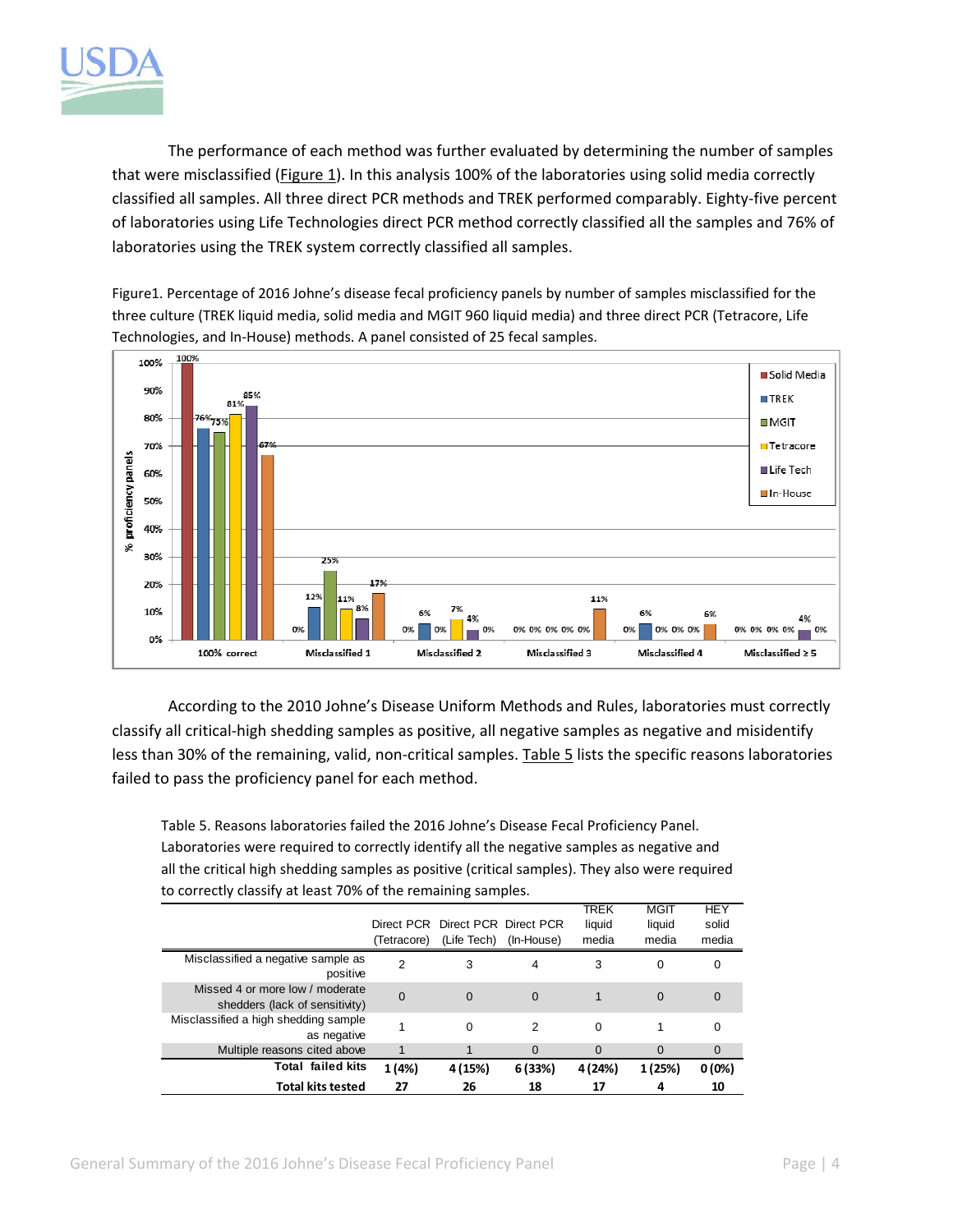

As more laboratories use direct PCR as their primary organism detection assay, the performance of that assay across laboratories becomes more important. Variation in reported cycle threshold (Ct) of the direct PCR methods was investigated in Figure 2 by comparing the average reported Ct for the positive samples. Only valid Ct values from each panel were used in this comparison and include samples categorized as negative but that had valid Ct scores reported (e.g. negative but a Ct of 39.9). The overall means of all three groups were statistically similar with the average Ct score between the methods for each animal differing by less than 3, except 16‐01646 that varies by >6. Despite life technologies having the most laboratories correctly classify all of the samples, this method resulted in generally higher mean Ct values.

Figure 2. Average reported Ct of 2016 Johne's disease fecal proficiency panel animals for the three direct PCR methods (ABI, Tetracore, and In House). Shedding status is listed below the animal ID.



False positive results with either direct fecal PCR or confirmatory culture PCR continue to be the most common cause of failure. Table 6 examines the number of negative samples reported with Ct values by PCR method; this includes laboratories that had Ct values but correctly reported them as negative. Also shown are the number of panels where at least one Ct is reported. Errors were relatively evenly distributed amongst the four negative animals that were used in this year's panel when considering the number of vials included. There were a total of 12 laboratories that reported Ct values on at least one negative sample. Of those 12 laboratories, 11 failed the PT (see Table 5) by calling a negative sample positive and this is a significant increase from year's past.

Table 6. The number of samples from non‐infected cows reported with Ct values (regardless of their categorical positive/negative results) by direct PCR method.

| positive, increasing to exist of an over entimetric an |           |     |          |  |  |  |  |
|--------------------------------------------------------|-----------|-----|----------|--|--|--|--|
|                                                        | Tetracore | ABI | In-House |  |  |  |  |
| 13-00352 (IA)                                          |           |     | 2        |  |  |  |  |
| 13-00353 (IA)                                          |           |     |          |  |  |  |  |
| 14-02869 (IA)                                          |           |     |          |  |  |  |  |
| 14-02870 (IA)                                          |           |     | 3        |  |  |  |  |
| Num. panels<br>reporting Ct                            | З         | 5   |          |  |  |  |  |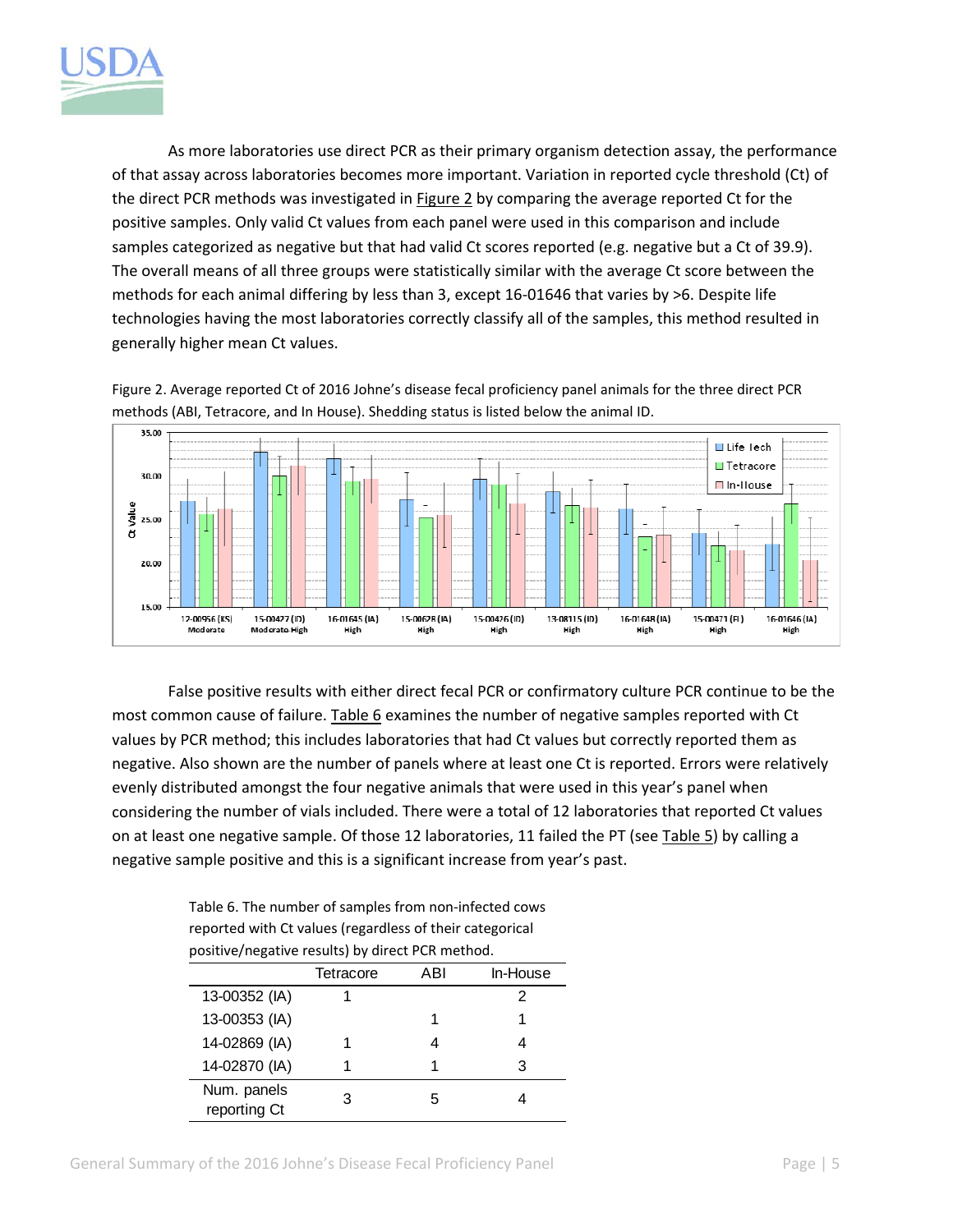

## Pooling Panel Description

Twenty five individual samples were provided with instructions regarding which 5 samples to pool together, for a total of 5 pooled samples. Table 7 lists the contents of each pool, and Table 9 lists the pool numbers associated with each lot of panels. Laboratories were required to correctly classify the two negative pools and the two pools that contained a high‐shedding animal (13‐08115 & 16‐01648) in order to pass. Laboratories were allowed to misclassify the other pool (16‐01645) and still pass the panel.

> Table 7. Composition of the 2016 Johne's Disease Fecal Pooling Proficiency Panel.

|                                         | Positive sample(s) |                   |  |
|-----------------------------------------|--------------------|-------------------|--|
|                                         | description        |                   |  |
|                                         |                    | Avg.              |  |
|                                         |                    | Cow ID CFU/ tube* |  |
| 1 High, 4 Negative samples 16-01648     |                    | $-4000$           |  |
| 1 High, 4 Negative samples 13-08115     |                    | $-500$            |  |
| 1 Moderate, 4 Negative samples 16-01645 |                    | 29                |  |
| 5 Negative samples                      |                    |                   |  |
| 5 Negative samples                      |                    |                   |  |

\*Refers to the positive samples, not the pooled sample.

Table 8 further describes the performance of each method used in the pooled proficiency test. It is commendable that all but three laboratories passed the pooled panel. The laboratory that failed using a direct PCR method misclassified a negative pool. Of the laboratories using liquid culture one misclassified the negative pool and another misclassified a pool with a high shedding animal.

Table 8. Performance of each method used in the Johne's Disease 2016 Fecal Pooling Proficiency Panel. A total of 5 pooled samples were in each panel.

|                                 |                                                     |                             | No. panels      |                       |
|---------------------------------|-----------------------------------------------------|-----------------------------|-----------------|-----------------------|
|                                 |                                                     | <b>Direct</b><br><b>PCR</b> | Liquid<br>media | <b>Solid</b><br>media |
|                                 | Identified the negative pool as positive            | 1                           | 1               | 0                     |
| <b>Panels</b><br>that<br>failed | Identified a high-shedding pool as negative         | 0                           | 1               | 0                     |
|                                 | Two non-critical pools were identified as negative  | 0                           | 0               | 0                     |
|                                 | Failed due to multiple criteria                     | $\Omega$                    | 0               | 0                     |
| <b>Panels</b>                   | One non-critical pool was misidentified as negative | 1                           | 1               | 0                     |
| that<br>passed                  | All 5 pools were identified correctly               | 46                          | 13              | 2                     |
|                                 | <b>Total Failed Pooled Kits</b>                     | 1(2%)                       | 2 (13%)         | $0(0\%)$              |
|                                 | Total                                               | 48                          | 16              | $\mathbf{2}$          |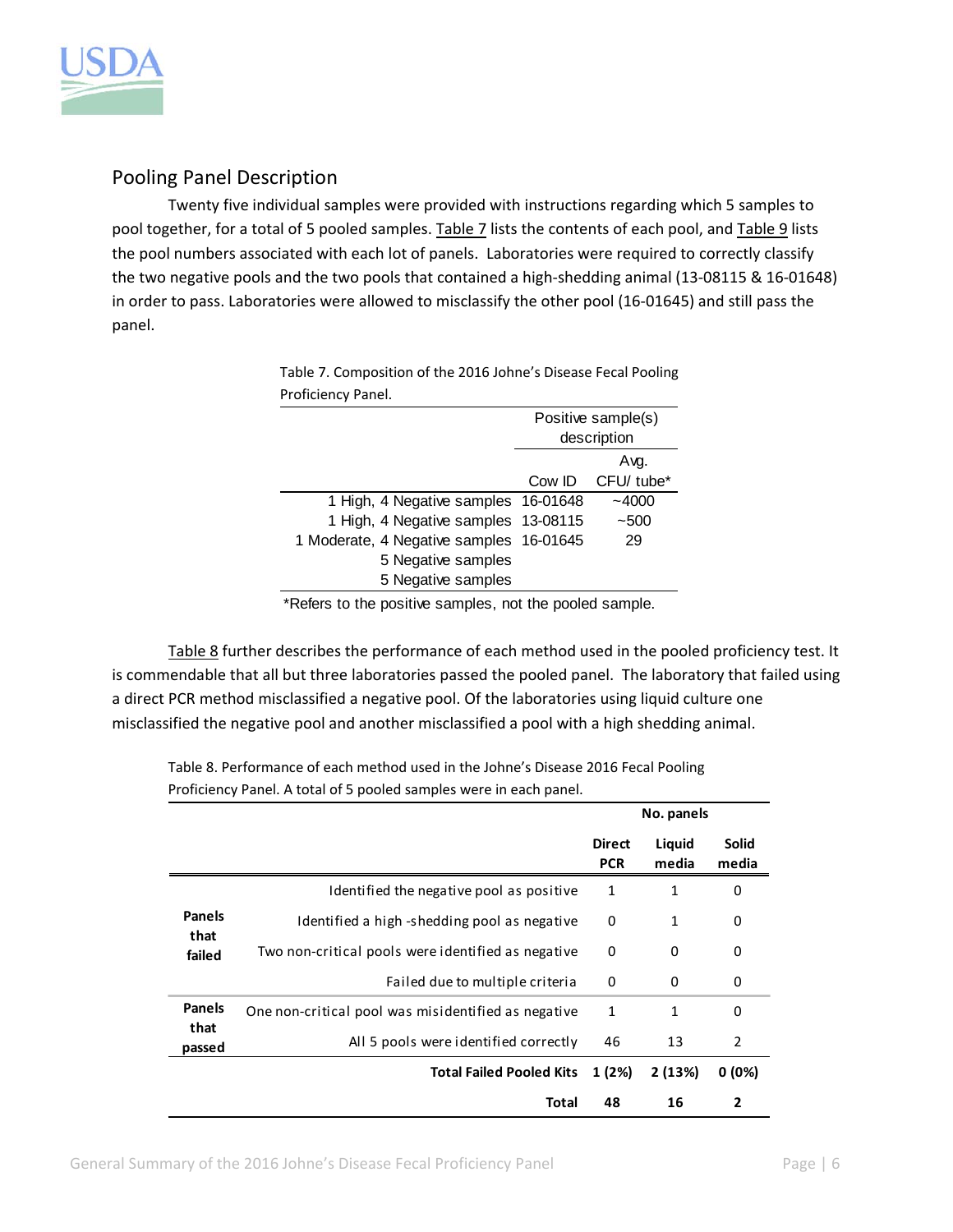



A current listing of all the approved laboratories is available in the NVLS web site: Approved laboratories.

Remaining sample vials from the 2016 Proficiency Panel are available to laboratories for validation or research purposes. Available samples can be viewed in the reagents catalog under Johne's positive/negative fecal samples on the NVSL web site: Reagent Catalog.



|                                           | Pool Sample Number |           |       |       |  |  |  |
|-------------------------------------------|--------------------|-----------|-------|-------|--|--|--|
|                                           | Kit#               | Kit#      | Kit#  | Kit#  |  |  |  |
| <b>Pool Description</b>                   | $1 - 20$           | $21 - 40$ | 41-60 | 61-65 |  |  |  |
| 5 Negative samples                        | 2                  |           | 2     | 3     |  |  |  |
| 5 Negative samples                        | 3                  | 2         | 5     | 2     |  |  |  |
| 1 mod-high (16-01645), 4 Negative samples | 4                  | 5         | 4     |       |  |  |  |
| 1 high (13-08115), 4 Negative samples     | 5                  | 3         |       | 4     |  |  |  |
| 1 high (16-01648), 4 Negative samples     |                    | 4         | 3     | 5     |  |  |  |